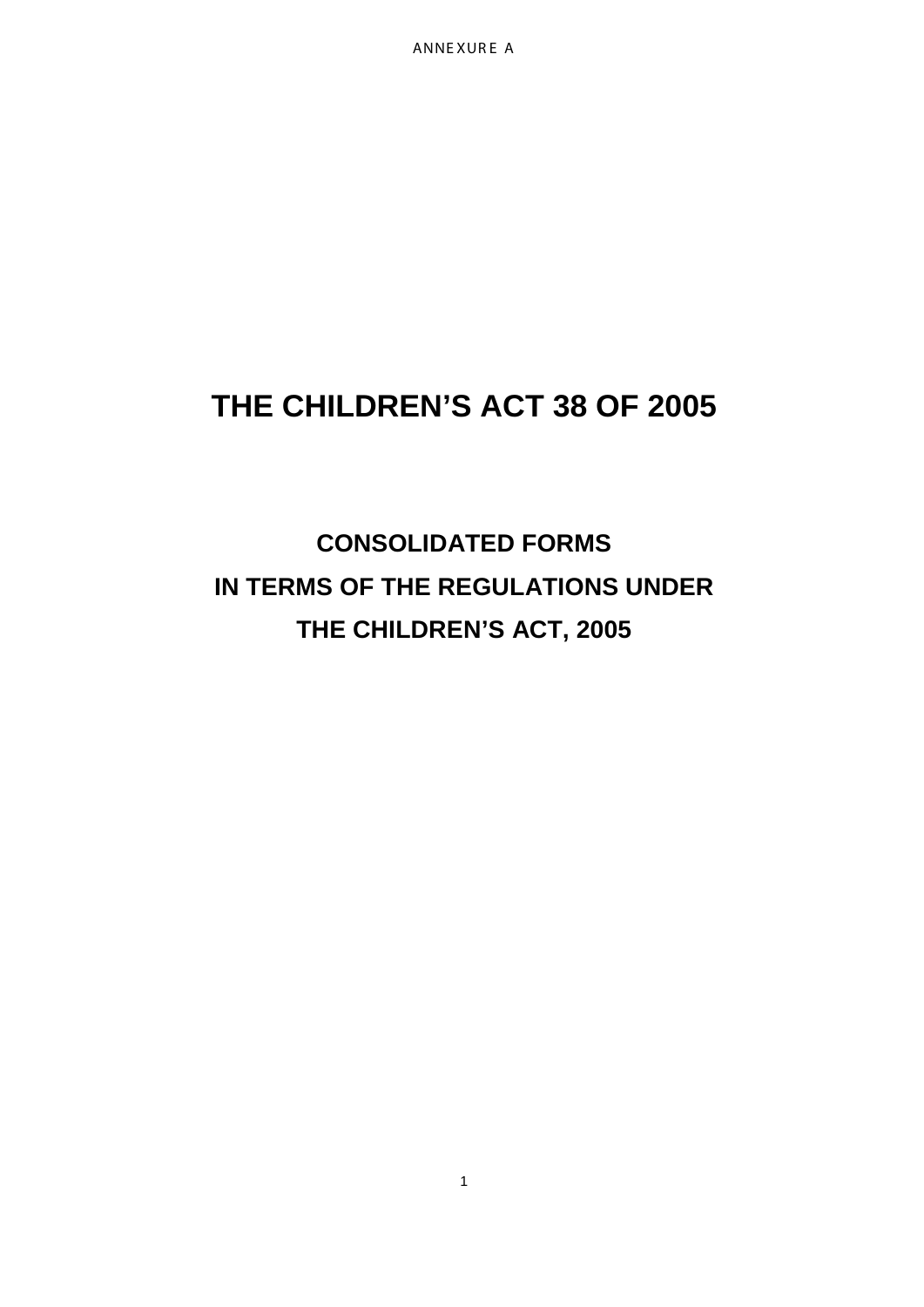| <b>SUMMARY OF FORMS</b> |                                                                                                                                                                         |                          |  |  |
|-------------------------|-------------------------------------------------------------------------------------------------------------------------------------------------------------------------|--------------------------|--|--|
| <b>FORM</b><br>NO.      | <b>HEADING</b>                                                                                                                                                          | <b>REGULATION</b><br>NO. |  |  |
| Form 1                  | Consent to a virginity test by a child                                                                                                                                  | 3                        |  |  |
| Form 2                  | Consent to social or cultural circumcision                                                                                                                              | 5                        |  |  |
| Form 3                  | Consent to religious circumcision                                                                                                                                       | 6                        |  |  |
| Form 4                  | General requirements regarding parental responsibilities and rights<br>agreement                                                                                        | $\overline{7}$           |  |  |
| Form 5                  | Statement of Family Advocate concerning parental responsibilities and<br>rights agreement                                                                               | $\overline{7}$           |  |  |
| Form 6                  | Statement of outcome of mediation                                                                                                                                       | 8                        |  |  |
| Form 7                  | Confirmation of non-attendance of mediation                                                                                                                             | 8                        |  |  |
| Form 8                  | Application for registration of a parenting plan or for parenting plan to<br>be made an order of court                                                                  | 9                        |  |  |
| Form 9                  | Statement of Family Advocate, social worker or psychologist that<br>parenting plan was prepared after assistance                                                        | 10                       |  |  |
| Form 10                 | Statement of social worker or other suitably qualified person that<br>parenting plan was prepared after mediation                                                       | 10                       |  |  |
| Form 11                 | Application for the registration / conditional registration / renewal of<br>registration / reinstatement of a partial care facility                                     | 14                       |  |  |
| Form 12                 | Certificate of registration / conditional registration / renewal of<br>registration / reinstatement of a partial care facility                                          | 15                       |  |  |
| Form 13                 | Refusal to grant an application for the registration of a partial care<br>facility                                                                                      | 15                       |  |  |
| Form 14                 | An appeal against a decision of a provincial head of social development<br>in terms of section 86 of the Act in respect of a partial care facility                      | 16                       |  |  |
| Form 15                 | An appeal against a decision of a municipal official in terms of section<br>88(6) of the Act in respect of a partial care facility                                      | 16                       |  |  |
| Form 16                 | Application for the registration / conditional registration / renewal of<br>registration of an early childhood development programme                                    | 24                       |  |  |
| Form 17                 | Certificate of registration / conditional registration / renewal of<br>registration of an early childhood development programme                                         | 25                       |  |  |
| Form 18                 | Rejection of an application for the registration of an early childhood<br>development programme                                                                         | 25                       |  |  |
| Form 19                 | An appeal against a decision of a provincial head of social development<br>in terms of section 101 of the Act in respect of an early childhood<br>development programme | 26                       |  |  |
| Form 20                 | An appeal against a decision of a municipal official in terms of section<br>102(6) of the Act in respect of an early childhood development<br>programme                 | 26                       |  |  |
| Form 21                 | Assessment of early childhood development programme                                                                                                                     | 28                       |  |  |
| Form 22                 | Reporting of abuse or deliberate neglect of child                                                                                                                       | 33                       |  |  |
| Form 23                 | Reporting of abuse or deliberate neglect of child to Director-General                                                                                                   | 33                       |  |  |
| Form 24                 | Request for removal of alleged offender                                                                                                                                 | 34                       |  |  |
| Form 25                 | Notification of convictions or findings of abuse or deliberate neglect of<br>children for inclusion in Part A of National Child Protection Register                     | 39                       |  |  |
| Form 26                 | Inquiry by person to establish whether his / her name is included in Part<br>A of National Child Protection Register                                                    | 40                       |  |  |
| Form 27                 | Particulars of person found unsuitable to work with children                                                                                                            | 41                       |  |  |
| Form 28                 | Notification of finding of unsuitability to work with children for inclusion<br>in Part B of National Child Protection Register                                         | 42                       |  |  |
| Form 29                 | Inquiry by employer to establish whether person's name appears in Part<br><b>B</b> of National Child Protection Register                                                | 44                       |  |  |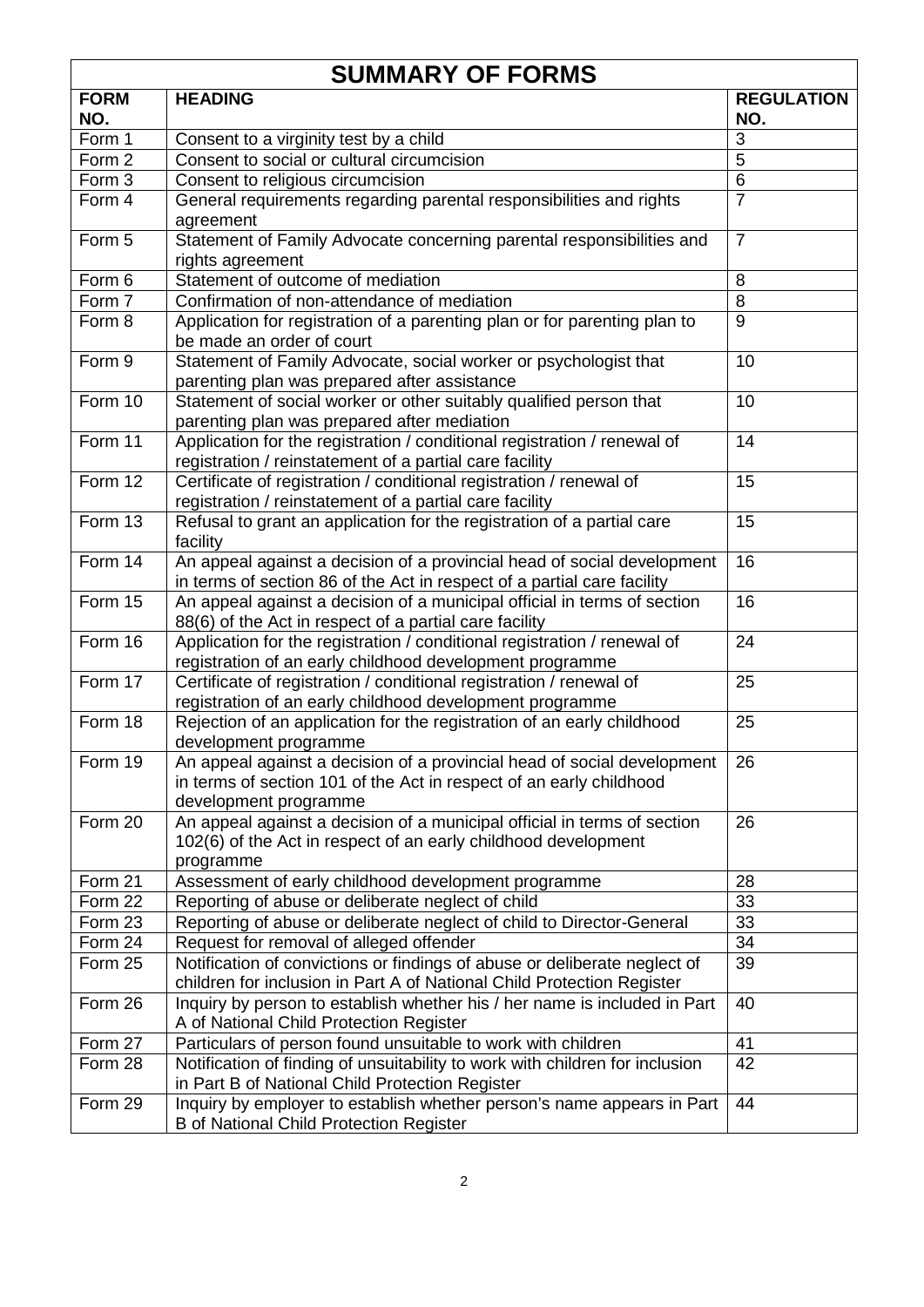## F OR M 2

## CONSENT TO SOCIAL OR CULTURAL CIRCUMCISION (R egulation 5) [SECTION 12(9) OF THE CHILDREN'S ACT 38 OF 2005]

## **PART A: PARTICULARS OF CHILD**

| Full name of child           |  |
|------------------------------|--|
| Date of birth /ID number     |  |
| Residential address of child |  |
| Telephone contact details    |  |
| Cell phone number            |  |
|                              |  |
|                              |  |

#### **PART B: MEDICAL PRACTITIONER OR PERSON ADMINISTERING CIRCUMCISION**

| Name                                   |                     |
|----------------------------------------|---------------------|
| Address of practice                    |                     |
| ID number                              |                     |
| HPCSA registration number (in the case |                     |
| of a medical practitioner)             |                     |
| Telephone contact details              | Phone<br>$\sim$ 1   |
|                                        | Fax                 |
|                                        | E-mail<br>$\bullet$ |
| Cell phone number                      |                     |
| Medical diagnosis requiring            |                     |
| circumcision                           |                     |
| Date of circumcision                   |                     |

- I confirm that I have received sufficient proof that the child is 16 years or older.
- I confirm that appropriate conservative treatment has been used and a circumcision is medically Necessary (if administered by a medical practitioner).
- I confirm that appropriate anesthesia will be used (if administered by a medical practitioner).
- I have explained to the child the following:
	- □ The nature of a circumcision.
	- The different methods to perform a circumcision.
	- $\Box$  The method to be followed
	- Any risks associated with a circumcision
	- □ Any complications associated with a circumcision
	- $\Box$  Any other implications or possible consequences of a circumcision

\_\_\_\_\_\_\_\_\_\_\_\_\_\_\_\_\_\_\_\_\_\_\_\_\_\_\_\_\_\_\_\_\_\_\_\_\_\_\_\_\_\_\_\_\_\_\_\_\_\_\_\_\_\_\_\_\_\_\_\_\_\_\_\_\_\_\_\_\_\_

 $\Box$  Other information (if any):

I have given the child an opportunity to ask questions.

\_\_\_\_\_\_\_\_\_\_\_\_\_\_\_\_\_\_\_\_\_\_\_\_\_\_\_\_\_\_\_\_\_\_\_\_\_ Signature of person administering circumcision/medical practitioner

Date:

PLEASE SEE REVERSE HEREOF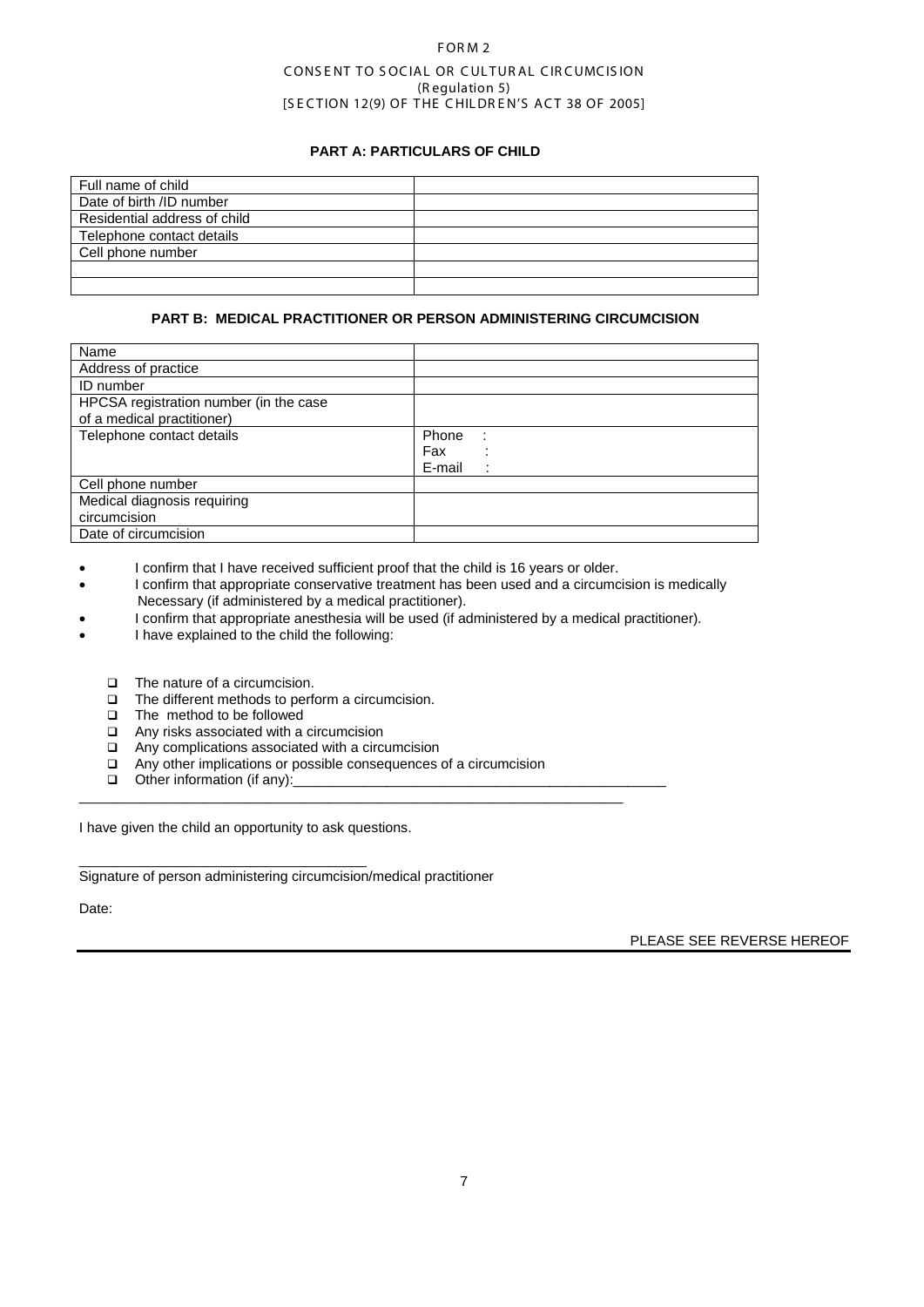$\blacksquare$ 

- understand that a circumcision is going to be performed on me, and that I am voluntarily undergoing this surgical procedure.
- understand the nature and implications as well as any risks and possible consequences of a circumcision that have been explained to me.
- confirm that I have been given an opportunity to ask questions.
- consent to a circumcision but understand that I may at any time before the procedure withdraw my consent.
- confirm that I have been given the opportunity to refuse the circumcision in terms of section 12(10) of the Act.

Signature of child Date:

\_\_\_\_\_\_\_\_\_\_\_\_\_\_\_\_\_\_\_\_\_\_\_\_\_\_\_\_\_\_\_\_\_\_\_\_\_

\_\_\_\_\_\_\_\_\_\_\_\_\_\_\_\_\_\_\_\_\_\_\_\_\_\_\_\_\_\_\_\_\_\_\_\_\_

Signature of witness Date:

## PART D: ASSISTANCE BY PARENT OR GUARDIAN

## (TO BE COMPLETED IN THE CASE OF A MALE CHILD OVER 16 YEARS BUT UNDER 18 YEARS)

I, the consention of the child to consent to a circumcision and in the child to consent to a circumcision and declare that the child is over the age of 16 years but under the age of 18 years and is, to the best of my knowledge, of sufficient maturity and has the mental capacity to understand the benefits, risks, social and other implications of a circumcision.

I confirm that the child has been given the opportunity to refuse the circumcision in terms of Section 12(10) of the Act.

Parent / guardian Date:

**\_\_\_\_\_\_\_\_\_\_\_\_\_\_\_\_\_\_\_\_\_\_\_\_\_\_\_**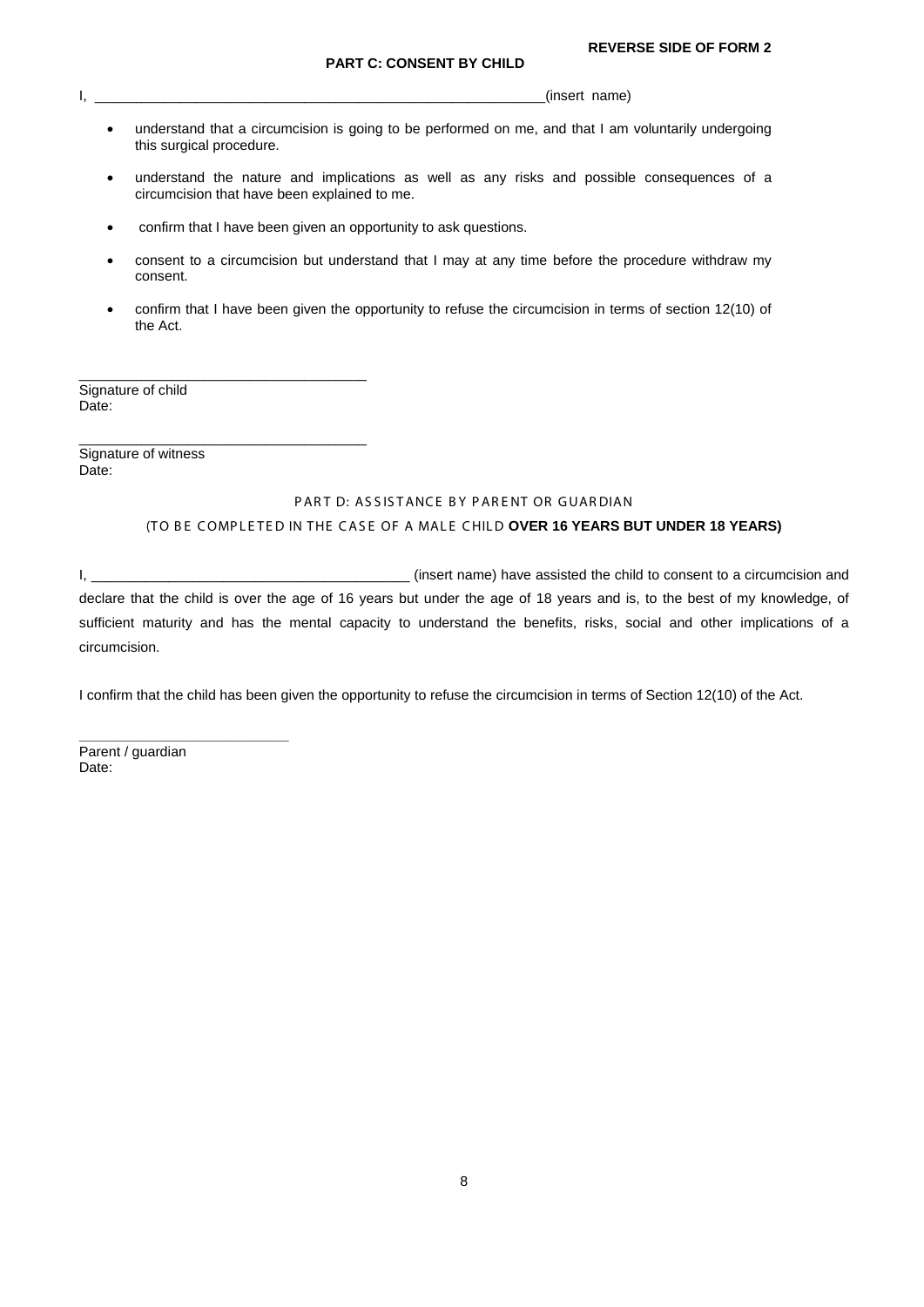# FORM<sub>3</sub> CONS ENT TO RELIGIOUS CIRCUMCISION (R egulation 6) [SECTION 12(8) OF THE CHILDREN'S ACT 38 OF 2005]

## **PART A: PARTICULARS OF CHILD**

| Full name of child           |                           |
|------------------------------|---------------------------|
| Date of birth/ID number      |                           |
| Residential address of child |                           |
| Postal address               |                           |
| Telephone Contact details    | Phone:<br>Fax:<br>E-mail: |
| Cell phone number            |                           |
| Age of child                 |                           |

## **PART B: MEDICAL PRACTITIONER OR PERSON ADMINISTERING CIRCUMCISION**

| Name                                   |              |
|----------------------------------------|--------------|
| <b>ID</b> number                       |              |
| Address of practice                    |              |
|                                        |              |
|                                        |              |
|                                        |              |
| HPCSA registration number (in the case |              |
| of a medical practitioner)             |              |
| Contact details                        | Phone<br>- 1 |
|                                        | Fax          |
|                                        | E-mail       |
| Date of circumcision                   |              |

I have explained to the person consenting the following:

- $\Box$  The nature of a circumcision
- Any risks associated with a circumcision
- □ Any complications associated with a circumcision
- **□** Any other implications or possible consequences of a circumcision

 $\_$  , and the set of the set of the set of the set of the set of the set of the set of the set of the set of the set of the set of the set of the set of the set of the set of the set of the set of the set of the set of th

 $\Box$  Other information (if any):

I have given the person giving consent an opportunity to ask questions. I confirm that appropriate anesthesia will be used

\_\_\_\_\_\_\_\_\_\_\_\_\_\_\_\_\_\_\_\_\_\_\_\_\_\_\_\_\_\_\_\_\_\_\_\_\_ Signature of **\*** medical practitioner / person administering the circumcision

Date:

PLEASE SEE REVERSE HEREOF